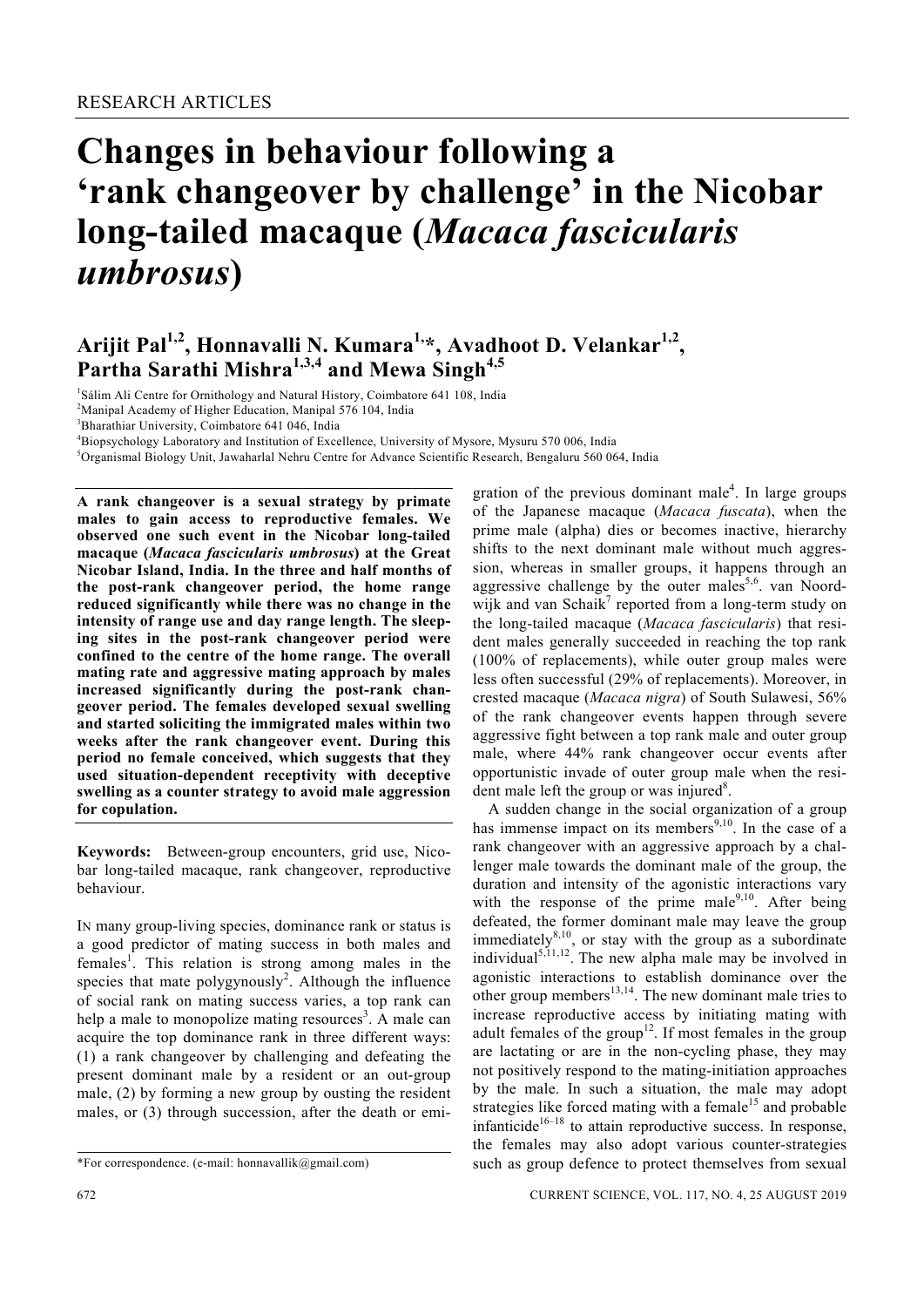|                                                         | Reference                              | 27                                                                                                                  | $\overline{c}$                                                                                                                                                 | 28                                  | 28                                  | ${}^{\infty}$                                 | $\supseteq$                                                                                                                                                                                                         | $\sigma$                                                                                                                                                                                                                                                                |
|---------------------------------------------------------|----------------------------------------|---------------------------------------------------------------------------------------------------------------------|----------------------------------------------------------------------------------------------------------------------------------------------------------------|-------------------------------------|-------------------------------------|-----------------------------------------------|---------------------------------------------------------------------------------------------------------------------------------------------------------------------------------------------------------------------|-------------------------------------------------------------------------------------------------------------------------------------------------------------------------------------------------------------------------------------------------------------------------|
|                                                         | Post-rank changeover in the group      | coalitionary defence by group mates<br>Increased aggression among<br>the groups, unsuccessful<br>against a new male | unsuccessful coalitionary defence by<br>group mates against new male was<br>observed; prolonged receptivity<br>Agonistic interactions increased;<br>in females | $\stackrel{\blacktriangle}{\geq}$   | $\stackrel{\triangle}{\simeq}$      | $\stackrel{\triangle}{\simeq}$                | between other age-sex classes, female<br>Agonistic approaches increased; social<br>play decreased, grooming decreased<br>togetherness decreased and male<br>between females and increased<br>togetherness increased | proceptivity increased in post-rank changeover<br>alpha in pre-rank changeover-period; females'<br>changeover period was more than the old<br>frequency of new alpha in the post-rank<br>period than pre-rank changeover period<br>Agonistic approach increased; mating |
| Table 1. Rank changeover by challenge (RCC) in macaques | position in the group<br>Toppled alpha | Stayed in the group,<br>sometimes left                                                                              | Severely injured, stay in<br>the group as beta or<br>gamma male                                                                                                | Stayed in a group as<br>subordinate | Stayed in a group as<br>subordinate | often left the group<br>Severely injured, and | Migrated and rejoined as<br>subordinate                                                                                                                                                                             | migrated and rejoined<br>Severely injured,<br>as a beta male                                                                                                                                                                                                            |
|                                                         | the group<br>tenure in<br>Alpha        | 2.1 years                                                                                                           | 1 mating<br>season-<br>2 years                                                                                                                                 | $2.8$ years                         | 2.9 years                           | 1 year                                        | $\stackrel{\blacktriangle}{\geq}$                                                                                                                                                                                   | 8 months                                                                                                                                                                                                                                                                |
|                                                         | No. of<br>events<br>RCC                | 16                                                                                                                  | $\overline{ }$                                                                                                                                                 | $\circ$                             |                                     | $\overline{16}$                               |                                                                                                                                                                                                                     |                                                                                                                                                                                                                                                                         |
|                                                         | period<br>Study                        | 43 group years                                                                                                      | 13 group years                                                                                                                                                 | 18 years                            | 14 group years                      | 20 group years                                | 2.3 years                                                                                                                                                                                                           | 5 years                                                                                                                                                                                                                                                                 |
|                                                         | studied<br>groups<br>No. of            | 4                                                                                                                   | 4                                                                                                                                                              | $\overline{1}$                      |                                     | 4                                             |                                                                                                                                                                                                                     | $\sim$                                                                                                                                                                                                                                                                  |
|                                                         | Study site                             | Sumatra, Indonesia                                                                                                  | Yakushima, Japan                                                                                                                                               | Yakushima, Japan                    | Kinkazan, Japan                     | Sulawesi, Indonesia                           | Anaimalai, India                                                                                                                                                                                                    | Anaimalai, India                                                                                                                                                                                                                                                        |
|                                                         | Species                                | Macaca fascicularis                                                                                                 | Macaca fuscata                                                                                                                                                 | Macaca fuscata                      | Macaca fuscata                      | Macaca nigra                                  | Macaca radiata                                                                                                                                                                                                      | Macaca silanus                                                                                                                                                                                                                                                          |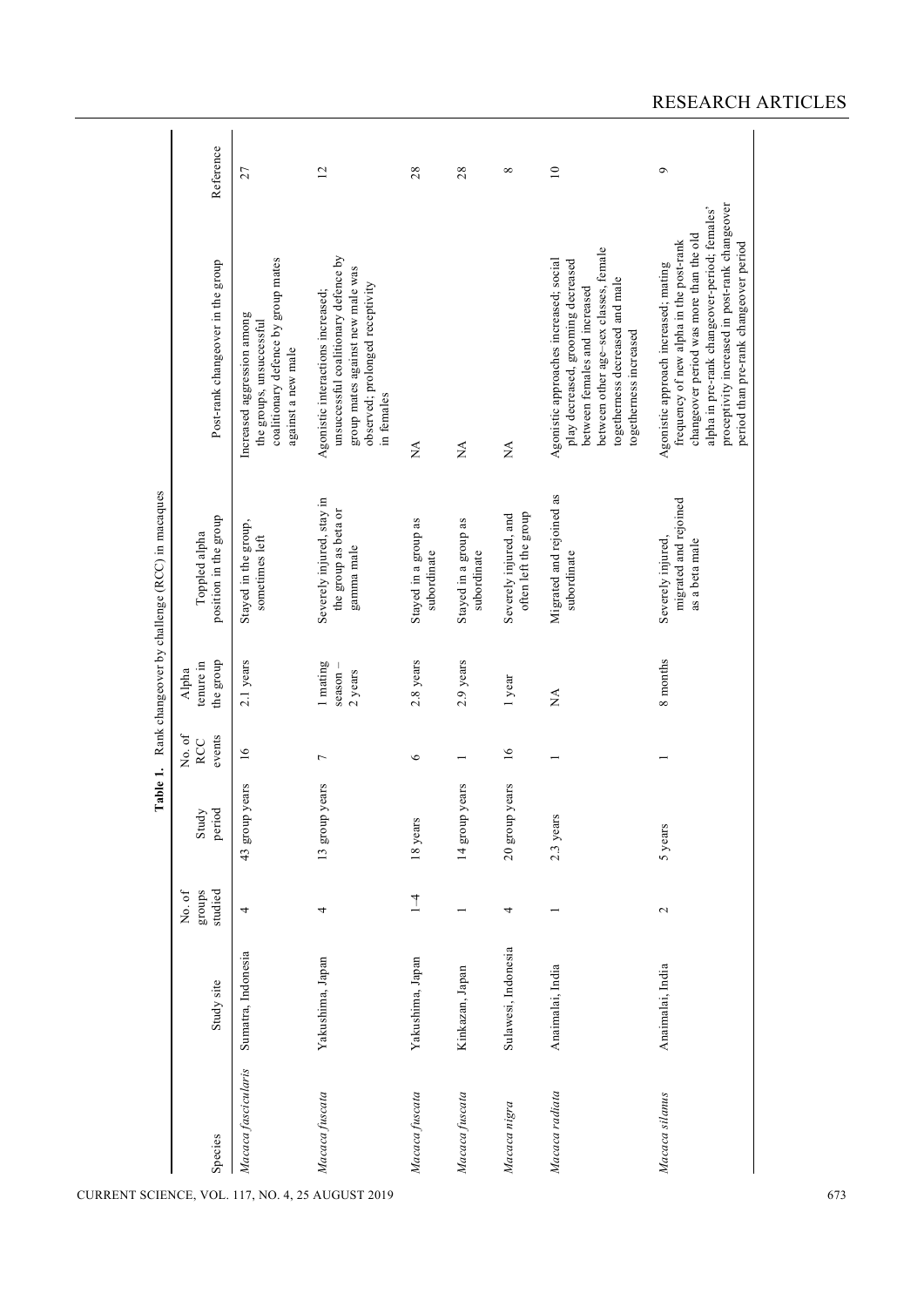

**Figure 1.** An overview of the study area showing locations of the macaque groups with their respective home ranges in the Great Nicobar Island, India (the overlapping regions are crosshatched).

coercion<sup>19</sup>, situation-dependent receptivity<sup>5</sup>, deceptive swelling<sup>19–23</sup>, abrupt infant weaning<sup>24,25</sup> and emigration from the group<sup>26</sup> to secure the survival of their infants.

 A rank changeover resulting from a challenge by an outsider male is infrequent but observed across macaques; yet only in a few species (*M. fascicularis*<sup>27</sup>; *M. fus*cata<sup>12,28</sup>; *M. nigra<sup>8</sup>*; *M. radiata*<sup>10</sup>; *M. silenus*<sup>9</sup>). Most of the events are seen from the point of male migration and factors that determined successful migration in acquiring top rank in the group<sup>8,27,28</sup>. However, the immediate effect of rank changeover on the behavioural ecology of the group is highly limited (Table 1).

 We conducted a long-term study on the ecology and social behaviour of the Nicobar long-tailed macaque (*M. fascicularis umbrosus*) in the Nicobar Islands, India. In these Islands, long-tailed macaques have a mean group size of 41.3 with about 13% of adult males and 30% of adult females<sup>29</sup>. The long-tailed macaque is a year-round breeder showing a birth peak between July and November<sup>30</sup>, and has an inter-birth interval of about 390 days<sup>20</sup>. It has a despotic social structure<sup>31</sup>, where paternity concentration of the top dominant male is high $2^7$ . Therefore, in long-tailed macaques the social rank of a male has an impact on the mating success, which makes rank changeover a successful reproductive strategy for the males. The long-tailed macaques fall under the high contest range<sup>31</sup>, thus we expected a rank changeover by challenge to result in male initiated copulations, some of them with aggressive approaches<sup>15</sup>, and its associated consequences such as possible infanticide $<sup>6</sup>$ , and a variety</sup> of counter-strategies by the females such as group defence or pseudo sexual swelling $32,33$ . It has been observed in Nilgiri langurs (*Semnopithecus johnii*) that after a rank changeover by an outsider male challenge, the group reduced and shifted its home range even to a resource-poor area, but resulting in less frequent intergroup encounters than before the shift<sup>34</sup>. Maybe following the rank changeover, the home range of the group might shift or reduce in size to avoid intergroup encounters during the period of social instability.

 As the rank changeover by challenge has been reported in the other subspecies of long-tailed macaques (*M. fascicularis fascicularis*)<sup>11,27</sup>, we anticipated the same event in our study population. We did indeed observe such rank changeover for the sub-species. Here we report the consequences of this rank changeover by challenge on the behaviour of the Nicobar long-tailed macaques, which will provide additional information to fill the lacuna in understanding the effect of rank changeover events in group-living macaques.

# **Materials and methods**

#### *Study site and subjects*

The study was conducted in and around Campbell Bay, a village of 4.54 sq. km area in the Great Nicobar island lying between 93°55′8.417″–93°56′51.95″E and 7°1′39.34″– 6°59′31.47″N. The major forest and habitat types in the study site include littoral forest dominated by *Pandanus*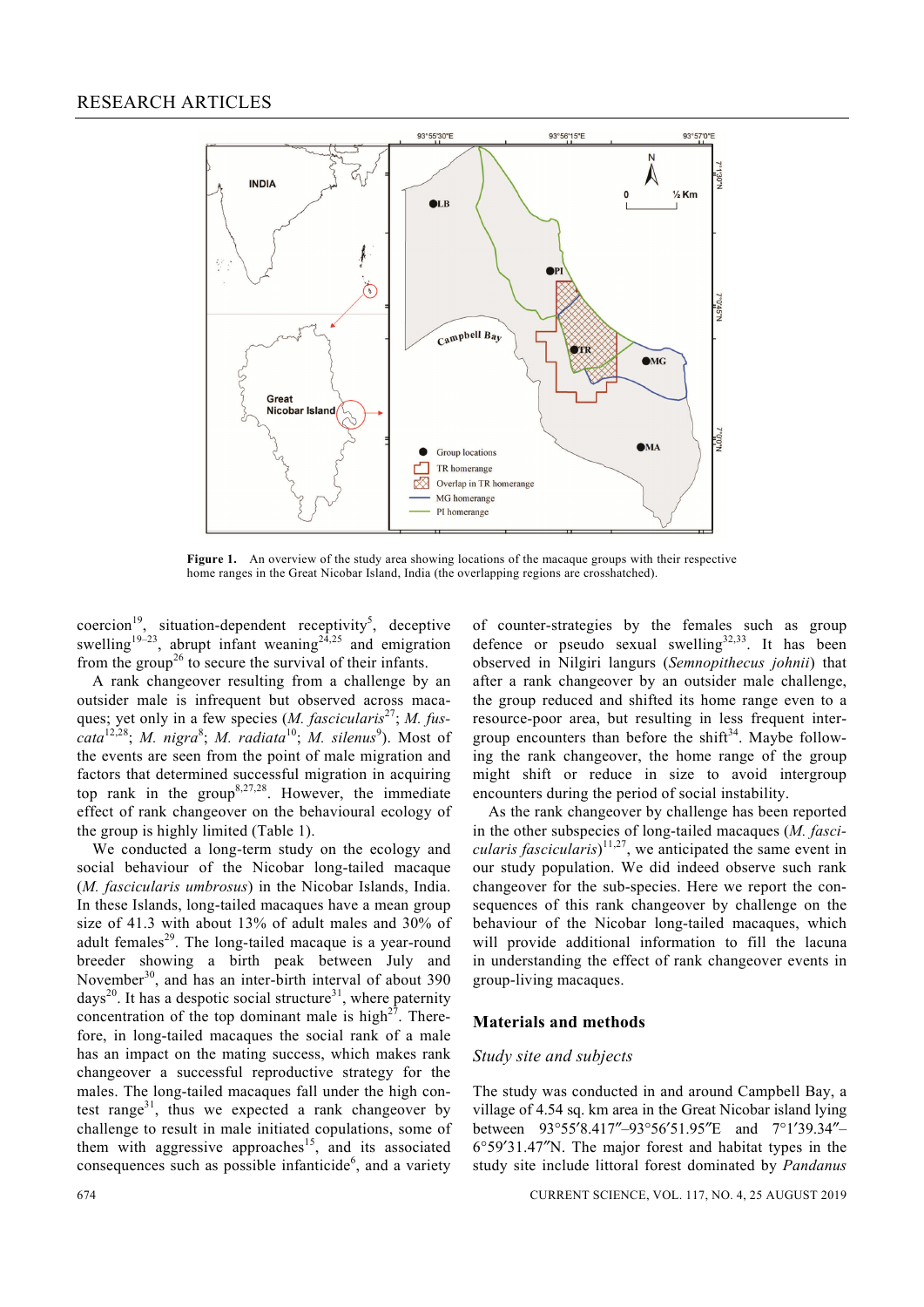*odoratistimus*, evergreen hill forest, and small homeorchards and coconut plantations<sup>35</sup>. The study site was inhabited by five groups (LB, PI, TR, MG, MA) of Nicobar long-tailed macaques, with an average group size of 35.60 animals/group, and density of 1.10 groups/ sq. km, or 39.16 macaques/sq. km (Figure 1). Whereas all groups were monitored for demography and population dynamics, for convenient logistic reasons, TR was our focal group for a long-term behavioural study. Just before the rank changeover by challenge by an outgroup male, the study group comprised of 18 individuals, including two adult males (HK, RY), eight adult females (AU, BY, LA, NI, PM, RE, ST, TE), one subadult male (MF), four juveniles (BA, KU, OE, UK) and three infants (AI, BN, PT). RY was the alpha male.

# *Ethical note*

We adhered to all guidelines and regulations of India and of the study area while conducting this research. The study was approved by the ethical committee of Sálim Ali Centre for Ornithology and Natural History (SACON), Coimbatore, before its commencement. All necessary permits to enter protected areas and tribal areas were acquired from the Chief Wildlife Warden of the Andaman and Nicobar Forest Department and the Assistant Commissioner of Andaman and Nicobar Administration (Permit No. CWLW/WL/134/566). Further, the authors have no conflict with any party regarding this article.

# *Data collection*

We spent the first three months, viz. May–July 2013, to habituate the monkeys to the presence of observers. Following this, we carried out a 2781 h study between August 2013 and December 2015. During this period, we identified all individuals using their facial markings and features and wound marks on the body. Based on the physical appearance of the monkeys, the age classes that we have considered are: adult: ≥4 years, sub-adult: 2.5–4 years, juvenile: 6 months–2.5 years, and infant: ≤6 months (ref. 29). We collected the group count and demography data when all individuals were crossing a road or moving for roosting in a single line.

 Three observers independently collected data on ecology and ranging, between-group encounters and reproductive behaviour using different methodologies and thus the effort for studying these behaviours varied. Observers followed the group for an entire day from 0600 to 1830 h. The group mostly ranged in a high visibility area and only occasionally moved into dense undergrowth or a restricted region like the premises of the Defence and Coast Guard, and the time spent there was not included in the total duration of observation during that day. The geo-coordinate of the visually calculated centre of the group were recorded using handheld geographic positioning system (Garmin GPSmap 76CSx) every 30 min while following the group<sup>36</sup>. The geo-coordinates of the sleeping site after termination and before initiation of daily movement of the group were recorded $3^7$ . The presence/ absence of individuals in the group and their identity was also recorded every day.

 Data on the between-group encounters were collected as event sampling<sup>38</sup>. We considered between-group encounters as those occasions when two groups came close to each other in the visible range or in auditory contact that is about 50 m of proximity<sup>39</sup>. A between-group encounter was classified as 'non-aggressive' if interactions were limited only to visual and vocal exchanges, and 'aggressive' when the groups were involved in aggressive vocal and physical interactions that included chasing and fighting<sup>40</sup>. We calculated the frequency of overall encounter as well as for each class of encounter by dividing the number of encounters by the number of observation hours per day.

 We used the all occurrences sampling method to collect data on copulations $38$ . We recorded the identity and activity of each individual involved in pre-copulatory, copulatory and post-copulatory activity along with mating approaches $4<sup>1</sup>$ . We considered mating to have occurred when there was a mounting with intromission and sequence of pelvic thrusts $42$ . Ano-genital presentation and reaching back to a female, and genital inspection and aggressive approach for mating by a male were considered as mating initiation approaches $43$ . Data on presents, mounts and copulations were collected through all occurrence sampling. The records on rank changeover and migration events were obtained through ad libitum sampling<sup>38</sup>.

# *Analysis*

The rank changeover event took place on 14 October 2013, and the analysis was performed on data collected between July 2013 and January 2014. We considered the period from July 2013 to 14 October 2013 as the pre-rank changeover period, and that from 14 October 2013 to January 2014 as the post-rank changeover period. All data were accordingly segregated and compared.

*Between-group encounters:* The between-group encounter data were collected for 864.75 h (111 days) with 388.75 h (60 days) and 476 h (51 days) in the pre- and the post-rank changeover periods respectively. Each observation day was considered as one sample. The betweengroup encounter rates of each day were calculated using the number of interactions (overall, non-aggressive and aggressive) recorded against observation hours of that day, and presented as interactions per hour.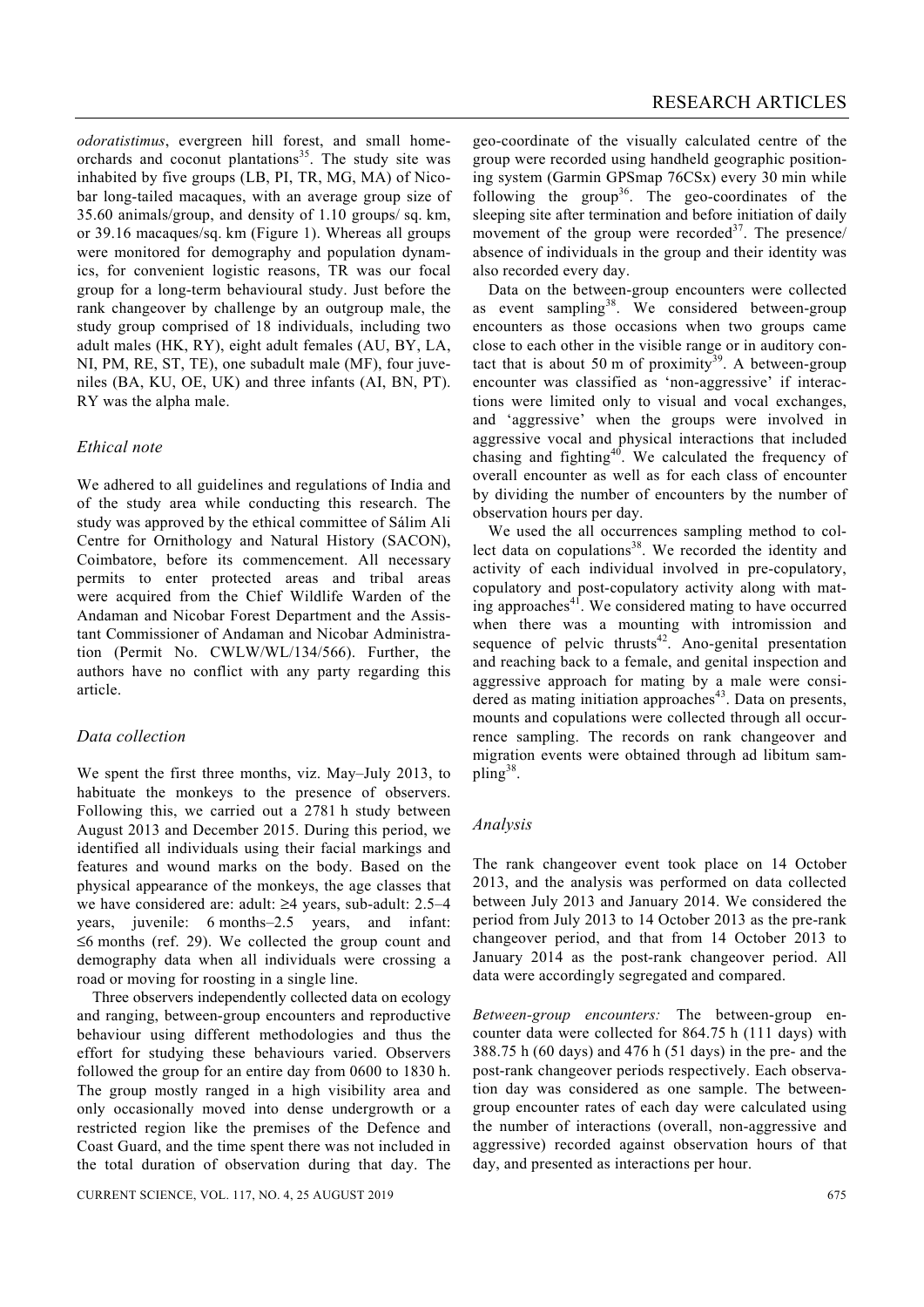

**Figure 2.** Intensity of use of grid cells and sleeping sites by study group TR: (*a*) pre-rank changeover pattern; (*b*) post-rank changeover pattern and (*c*) control.

*Ranging pattern*: The shape file of the study area was overlaid with 1 ha grid cells using fishnet tool in ArcGIS 10.2. We plotted the geo-coordinates collected during the group follow on these grid cells. The grid use was calculated as the proportion of the number of points in each grid cell to the total number of points recorded during each period. The proportion of the intensity of sleeping site use was calculated as the number of days each sleeping site was used among the total number of observation days in each period (Figure 2). The day range length (DRL) was calculated by joining the consecutive locations taken during the group follow using the geospatial modelling environment  $(GME)$  extension<sup>36</sup> for ArcGIS 10.2. To estimate DRL, only the follows for a minimum of eight hours of the observation period in a day were used, and the length was measured using a field calculator in ArcGIS 10.2. The home range of the study group was estimated by adding the area of all the grid cells visited by the study group for each period<sup>36</sup>. As we did not have a control period for seasonal influence on ranging behaviour, we utilized the data on home range use collected during the same period the following year (14 October 2014 to 27 January 2015) as control and compared them with the post-rank changeover ranging data of 2013.

*Reproductive behaviour*: During the study period, the reproductive behavioural data were collected for 232.5 h (56 days), with 118.5 h (24 days) and 114 h (32 days) in the pre- and post-rank changeover periods respectively. Each day of the group follow was considered as one sample. The rates of different reproductive behaviours (mating, female initiation, male initiation and mating by individual females) were computed using the number of each behaviour recorded against the number of observation hours of each day, and projected as number per hour of observation. The proportion of aggressive mating approaches by a male was computed as the number of aggressive approaches for mating by males divided by the total number of mating initiations by males each day. The rates of successful mating (copulation) of male and female or mating success in each day were estimated as the number of matings in a day divided by the total initiations on that day by males and females respectively.

*Statistical analysis*: The rates of reproductive behaviours, the DRL, and rates of encounters between the preand the post-rank changeover periods were compared using *t*-test. To calculate the grid use intensity, the percentages of recorded location points (geo-coordinates) of each grid were classified into five levels (not used, ≤0.6, 0.7–6.6, 6.7–10, >10). The sleeping site use intensity was also categorized into five classes (not used,  $\leq 2$ , 2.1–5, 5.1–10,  $>10$ ) after calculating the percentage of sleeping records in each site. The percentages were calculated as the observed numbers in proportion to the total observations in the pre- and post-rank changeover within a gridded map to represent the home range and sleeping site use (Figure 2). To compare the pre- and the post-rank changeover intensity of grid cells and sleeping sites use, Wilcoxon signed-ranks test was used for the computed percentage of grids and sleeping sites independently. The use and not-use data of the total grids and sleeping sites (both pre- and post-rank changeover) were utilized in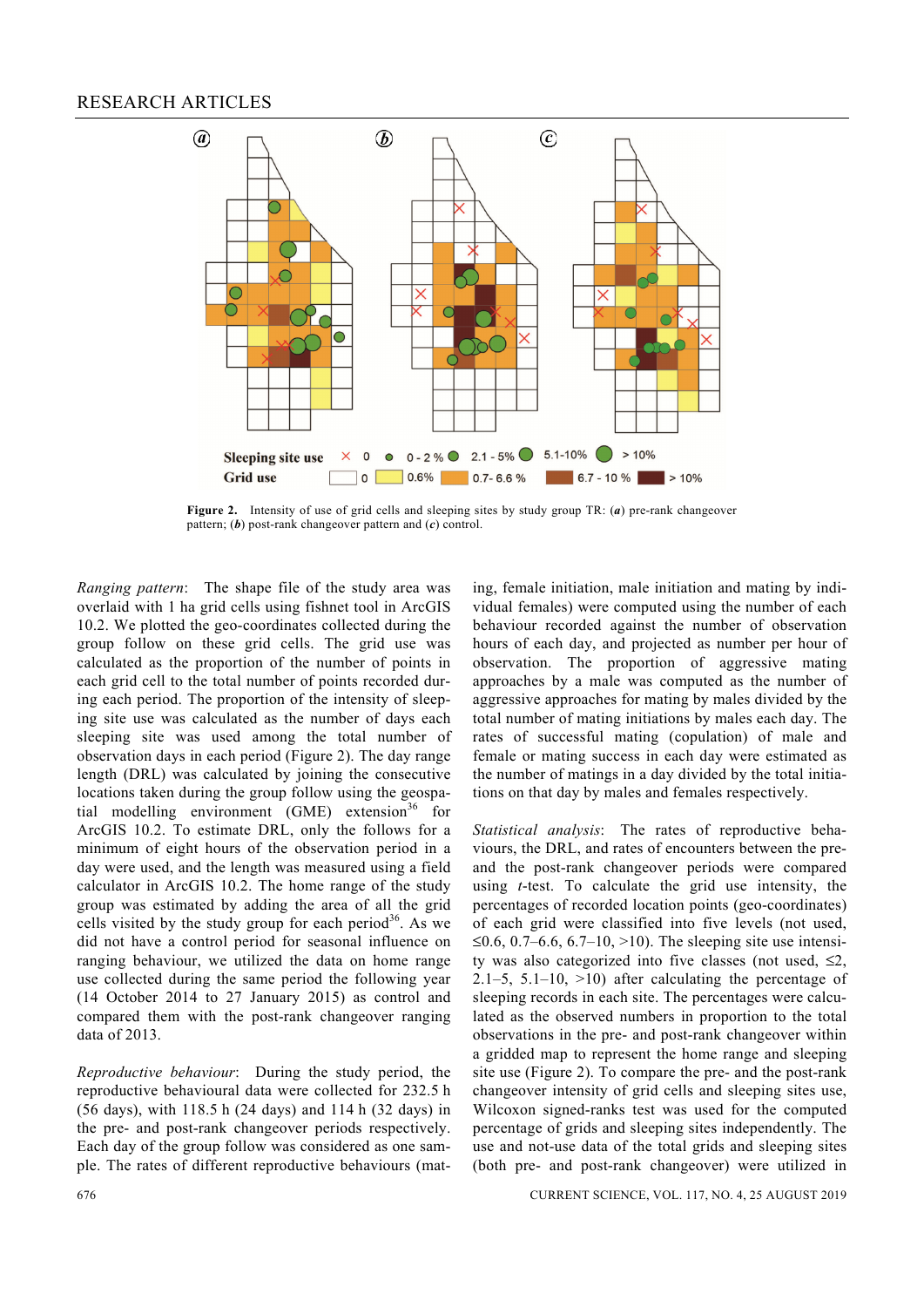| <b>Table 2.</b> Demography and dynamics of study group (TR) |                                   |                                   |                                               |                                                                                                                                                                                               |  |  |  |  |
|-------------------------------------------------------------|-----------------------------------|-----------------------------------|-----------------------------------------------|-----------------------------------------------------------------------------------------------------------------------------------------------------------------------------------------------|--|--|--|--|
|                                                             | Events                            |                                   |                                               |                                                                                                                                                                                               |  |  |  |  |
|                                                             | Pre-rank changeover               | Rank changeover                   | Post-rank changeover                          | After post-rank changeover*<br>1 February 2014-<br>31 December 2015                                                                                                                           |  |  |  |  |
| Age-sex class<br>(no. of individuals)                       | 1 July 2013-<br>13 October 2013   | 14 October 2013                   | 15 October 2013-<br>31 January 2014           |                                                                                                                                                                                               |  |  |  |  |
| Adult males (4)                                             | HK, RY                            | $FY(Ent)$ , $HK$ , $RY$           | FY, GP<br>$(Ent - November 2013)$ ,<br>HK, RY | FY, HK (Dis - May 2015),<br>$P(Dis - May 2014)$ ,<br>RY (Ded-March 2014)                                                                                                                      |  |  |  |  |
| Adult females (8)                                           | AU, BY, LA, NI,<br>PM, RE, SC, TE | AU, BY, LA, NI,<br>PM, RE, SC, TE | AU, BY, LA, NI, PM,<br>RE, SC, TE             | AU, BY, KU (Ent - April 2014,<br>$Dis$ – June 2014), LA, NI, PM<br>$(Dis - December 2014)$ , RE, SC, TE                                                                                       |  |  |  |  |
| Sub-adult males (1)                                         | <b>MF</b>                         | <b>MF</b>                         | <b>MF</b>                                     | BA ( $Dis$ – June 2015),<br>$MF(Dis - August 2014)$ ,<br>KU, OE (Dis $-$ July 2014),<br>UK $(Dis - July 2014)$                                                                                |  |  |  |  |
| Juvenile males (4)                                          | BA, KU, OE, UK                    | BA, KU, OE, UK                    | BA, KU. OE, UK                                | AI                                                                                                                                                                                            |  |  |  |  |
| Infant males $(3)$                                          | AI, BN, PT                        | AI, BN, PT                        | AI, BN, PT<br>$(Dis - November 2013)$         | $AY$ (Brn – June 2014), BA<br>$(Brn - July 2014)$ , BO<br>(Brn - May 2015), PY<br>(Brn – November 2014,<br>$Dis - December 2014)$ ,<br>$RI$ (Brn – February 2015),<br>$TA (Brn - April 2015)$ |  |  |  |  |
| Total                                                       | 18                                | 19                                | 20                                            | 24 (maximum in one time)                                                                                                                                                                      |  |  |  |  |

**Table 2.** Demography and dynamics of study group (TR)

\*After post-rank changeover period: age-class is provided as last seen in the group. Brn, Born; Ded, Died; Dis, Disappear from the group; Ent, Enter into the group.

McNemar binomial test to compare grid use and sleeping site use<sup>44,45</sup>. We used IBM SPSS v22 and R v3.2.2 statistical language with IDE R Studio v0.947 for statistical analysis.

# **Results**

# *Rank changeover event*

An alpha male replacement was observed on 14 October 2013, with an outside male named FY successfully challenging the resident alpha male RY, leading to an alpha male change (henceforth called rank changeover). During challenge, the former alpha male (RY) got severely injured, did not recover and died on March 2014. After this rank changeover event till December 2015, two previously unknown individuals, viz. one adult male (now named GP) and one adult female (now named KB) immigrated, while ten individuals, including the immigrated individuals, viz. two adult males (GP and HK), four subadult males (UK, OE, MF, and BA), two adult females (KB and PM) and two male infants (PT and PY) disappeared from the group. PM also left the group with her one-month-old infant (PY) on 10 December 2014 (Table 2). All individuals that emigrated from the group were not traceable in the vicinity.

# *Ranging pattern*

The home range size (number of grids used) of the study group was 34 ha for the seven months of rank changeover study period, where 18 grids were used in both pre- and post-rank changeover periods, and the pre- and the postrank changeover grid use was 32 and 21 ha respectively, which differed significantly (two-tailed McNemar binomial test: *P* < 0.01; Figure 2) (Supplementary Table 1). However, the intensity of grid use did not differ significantly between the pre- and post-rank changeover (Wilcoxon signed-ranks test:  $Z = 0.523$ ,  $P = 0.601$ ). The number of grids used in post-rank changeover was significantly smaller than that used in the pre-rank changeover period, and also in the same period in the next year (which was considered as control for the seasonal influence on ranging pattern; two-tailed McNemar binomial test:  $P < 0.01$ ; Figure 2) (Supplementary Table 2). The study group used 16 sleeping sites during the study period (Figure 2), where four sleeping sites were used in both pre and post-rank changeover periods. The number of sleeping sites during the pre- and post-rank changeover periods  $(N = 11$  and  $N = 9$  respectively) did not differ in a statistically significant way (two-tailed McNemar binomial test:  $P = 0.780$ ; Supplementary Table 1). The intensity of use of the sleeping sites also did not differ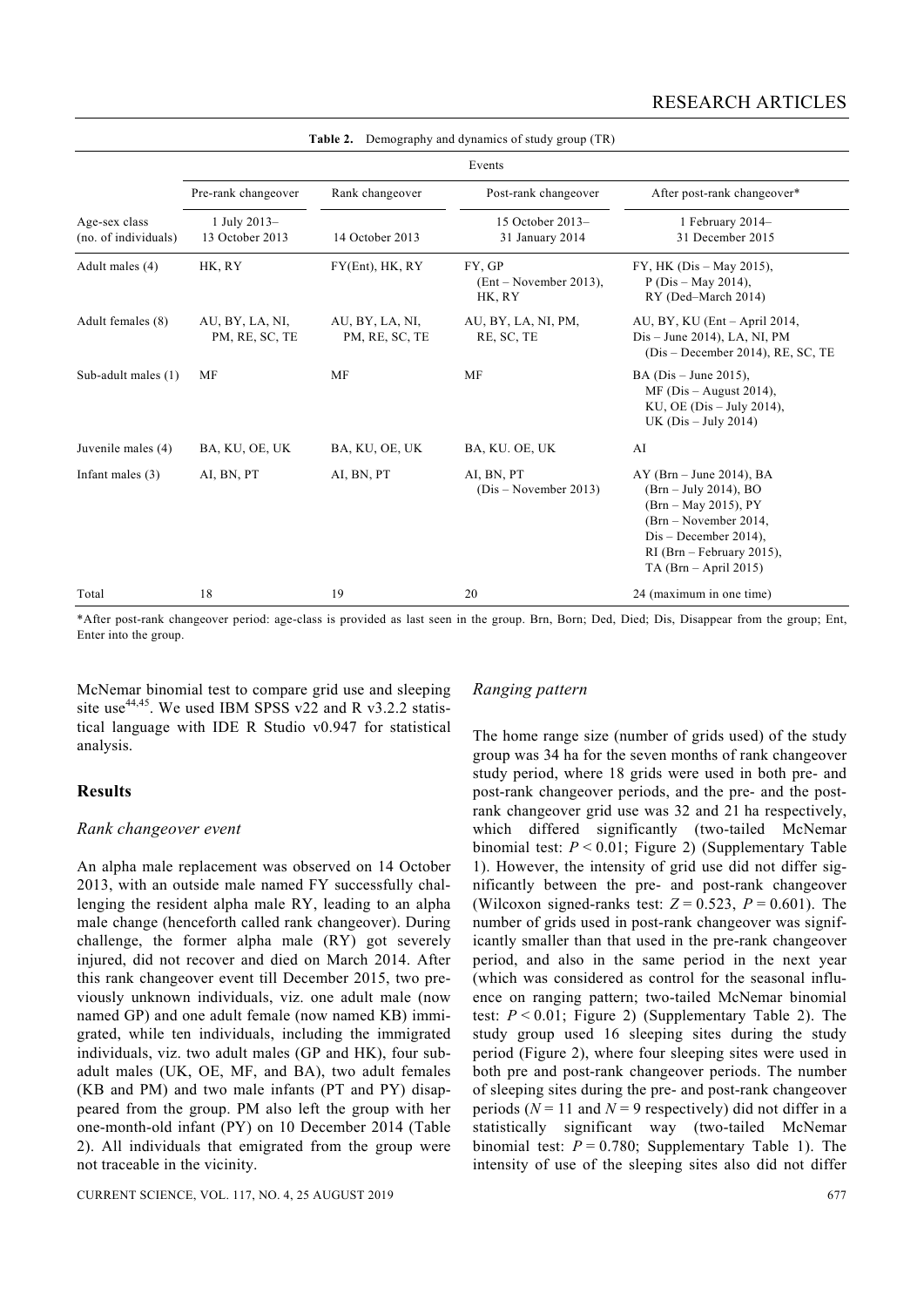| Female<br>id | Reproductive status on<br>acquisition period | Presence of swelling on<br>acquisition period (yes/no) | First appearance of sexual<br>swelling after acquisition (weeks) | Conception date of post-<br>acquisition first birth from<br>acquisition period (weeks) |
|--------------|----------------------------------------------|--------------------------------------------------------|------------------------------------------------------------------|----------------------------------------------------------------------------------------|
| AU           | Lactating                                    | No                                                     |                                                                  | 10                                                                                     |
| BY           | Lactating                                    | N <sub>0</sub>                                         |                                                                  | 15                                                                                     |
| LA           | Non-receptive                                | N <sub>0</sub>                                         |                                                                  |                                                                                        |
| NI           | Receptive                                    | Yes                                                    |                                                                  |                                                                                        |
| <b>PM</b>    | Lactating                                    | N <sub>0</sub>                                         |                                                                  | 31                                                                                     |
| RE           | Receptive                                    | Yes                                                    |                                                                  | 46                                                                                     |
| <b>SC</b>    | Non-receptive                                | No                                                     |                                                                  |                                                                                        |
| TE           | Non-receptive                                | No                                                     |                                                                  | 51                                                                                     |

Table 3. Females' first sexual swelling, conception and birth according to the rank changeover event in a study group of Nicobar long-tailed macaque macaque

between the pre- and post-rank changeover periods (Wilcoxon signed-ranks test:  $Z = 0.523$ ,  $P = 0.715$ ). Further, the sleeping sites after rank changeover were largely confined to the centre of the home range. DRL in the pre-  $(999.18 \text{ m} \pm 225.52_{\text{SD}})$  and post-rank  $(981.87 \text{ m} \pm 125.52_{\text{SD}})$  $200.16<sub>SD</sub>$  changeover periods also did not differ  $(t = 0.195, df = 25, P = 0.874)$ .

#### *Between-group interactions*

The number of between-group interactions in the pre- and post-rank changeover periods was 11 and 9 respectively. The rate of between-group interactions did not differ between the pre- and post-rank changeover periods, which were  $0.026$  and  $0.018 h^{-1}$  respectively  $(N = 20)$ ,  $t = 0.887$ ,  $df = 109$ ,  $P = 0.377$ ). The aggressive betweengroup interactions  $(N = 10)$  in the post-rank changeover period ( $N = 3$ , 0.005 h<sup>-1</sup>) were lesser than in the pre-rank changeover period  $(N = 7, 0.017 \text{ h}^{-1})$ . However, both the non-aggressive and aggressive between-group interactions did not differ between the pre- and post-rank changeover periods (non-aggressive:  $N = 10$ , pre  $= 4$ , post  $= 6$ ,  $t = 0.40$ ,  $df = 109$ ,  $P = 0.680$ ; aggressive:  $N = 10$ , pre = 7, post = 3,  $t = 1.56$ ,  $df = 109$ ,  $P = 0.120$ ).

# *Reproductive behaviour*

During the rank changeover period, three of the eight females were lactating, two were cycling (reddening of the tail-root and anogenital skin), and three were noncycling. From the rank changeover day, a lactating female AU mated with FY after leaving her eight-monthold infant with the group, while the other two lactating females BY and PM were carrying infants of aged eight and nine months respectively. The other females avoided mating approaches by FY by participating in a group defence coalition with other females and males. Subsequently, aggression decreased, and all females except PM started soliciting FY within two weeks after the rank changeover. On 17 November 2013, a severe fight occurred between FY and PM in a bush and PM was severely injured. Thereafter, about a month old male infant PT of PM was not found. PM started mating with FY only after the disappearance of her infant. After the rank changeover, until December 2015, six of those eight females gave birth. We calculated the post-rank changeover first conception date of six females by backcalculating 165 days gestation period from parturition  $day^{46}$ , which ranged between 11 and 51 weeks with a mean of  $30.6 \pm 16.3_{SD}$  weeks from the day of rank changeover (Table 3). This shows that no female became pregnant in a first sexual swelling phase following the post-rank changeover.

 The number of matings observed in the pre- and postrank changeover periods was 55 and 117 respectively, and the number of matings per hour was significantly higher during the post-rank changeover period than the pre-rank changeover period ( $t = 4.88$ ,  $df = 54$ ,  $P < 0.001$ ). In the pre-rank changeover period, RY (83.64%) was involved in a higher number of matings than in the postrank changeover period. However, in the post-rank changeover period, FY showed maximum mating (77.78%) while no mating was observed by RY. The rate of mating initiated by adult females between the pre-  $(0.30 h^{-1})$  and the post-rank  $(0.33 \text{ h}^{-1})$  changeover periods did not differ  $(t = 0.36, df = 54, P = 0.742)$  (Figure 3). The rate of matings initiated by a male differed significantly between the pre-  $(0.27 h^{-1})$  and post-rank  $(1.01 h^{-1})$  changeover periods  $(t = -5.05, df = 54, P < 0.001)$  (Figure 3). The proportion of aggressive mating approaches by a male was significantly higher during the post-rank changeover period than the pre-rank changeover period  $(t = -4.26$ ,  $df = 54$ ,  $P < 0.001$ ). The rate of mating success of females and males in the pre- and post-rank changeover periods did not differ (female:  $t = 1.27$ ,  $df = 54$ ,  $P = 0.211$ ; male:  $t = 1.00$ ,  $df = 54$ ,  $P = 0.32$ ). Although the rate of mating with all the adult females increased during the post-rank changeover period, significant increase was seen with AU  $(t = 2.462, df = 54, P = 0.017)$ , BY  $(t = 3.484, df = 54,$  $P = 0.001$ , LA  $(t = 2.00, df = 54, P = 0.05)$  and NI  $(t = 2.08, df = 54, P = 0.007)$  (Figure 4).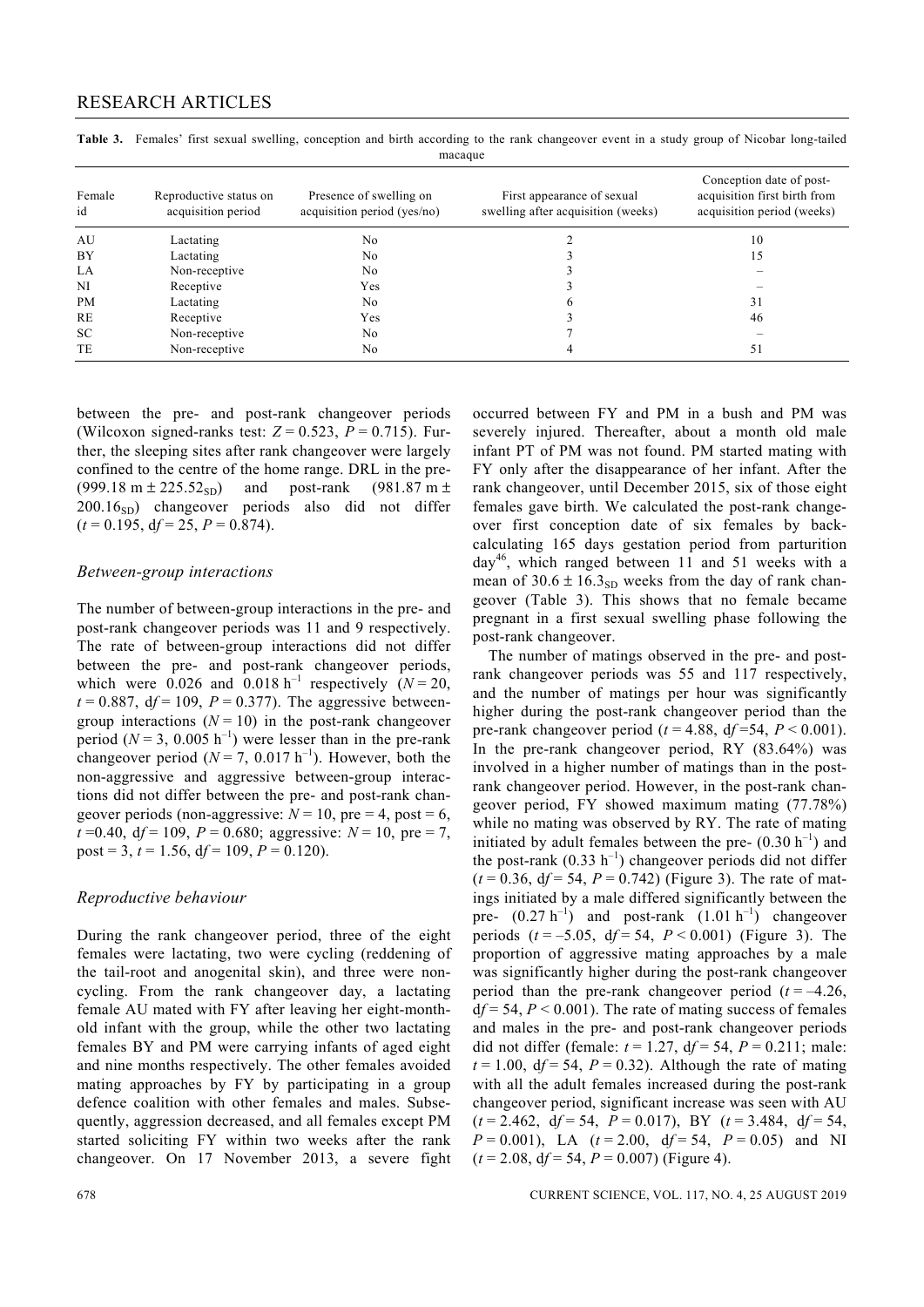

Figure 3. Frequency of mating initiation by adult female (ADF-initiated), mating initiation by adult male (ADM-initiated) and total number of matings observed during pre- and post-rank changeover in the study group TR (dark columns represent pre-rank changeover mating initiation rates and mating rates, while light columns represent post-rank changeover mating initiation rates and mating rates;  $*P < 0.05$ ,  $**P < 0.005$ ,  $***P < 0.001$ ).



**Figure 4.** Matings rates with individual females during pre- and post-rank changeover in the study group TR (dark columns represent pre-rank changeover mating rates, while light columns represent post-rank changeover mating rates; \**P* < 0.05, \*\**P* < 0.005).

# **Discussion**

We recorded one rank changeover event by an outside male in a wild Nicobar long-tailed macaque group during a 30 months study at the Great Nicobar Island. The intensity of grid use and DRL of the study group did not change after the rank changeover event, though the group used significantly lesser grids after the event than in the pre-rank changeover. The rate of between-group interactions did not change after the rank changeover, although the rate of aggressive encounters was lower than in the pre-rank changeover event. The overall mating rate increased significantly with a higher rate of overall and aggressive mating approaches by the new male in the post-rank changeover period than by the previous alpha male during the pre-rank changeover period. However, the rate of mating success was not different in the two periods. The mating rates of all adult females increased significantly after the rank changeover, except for one female (PM). These findings add to the growing knowledge on rank changeovers and the resulting changes in behaviour.

 A shift and decrease in grid use and sleeping sites were observed after the rank changeover. The ranging data of the post-rank changeover differed from the next year's control data, which nullifies seasonality as a causal factor of change in the post-rank changeover ranging pattern. Although the group used significantly smaller area in the post-rank changeover period than in the pre-rank changeover period, DRL did not vary, which indicates that the group moved, constantly changing positions in a smaller area than before the rank changeover. This could have resulted in a change in the ranging pattern as a strategy to avoid interaction with neighbouring groups, as seen in *Papio cynocephalus*<sup>47</sup> and Nilgiri langurs<sup>34</sup>.

 The group cohesion and coordination became weaker due to post-rank changeover due to aggressive and restrictive social interactions between the immigrant male and other individuals $12$ . The new male was recorded to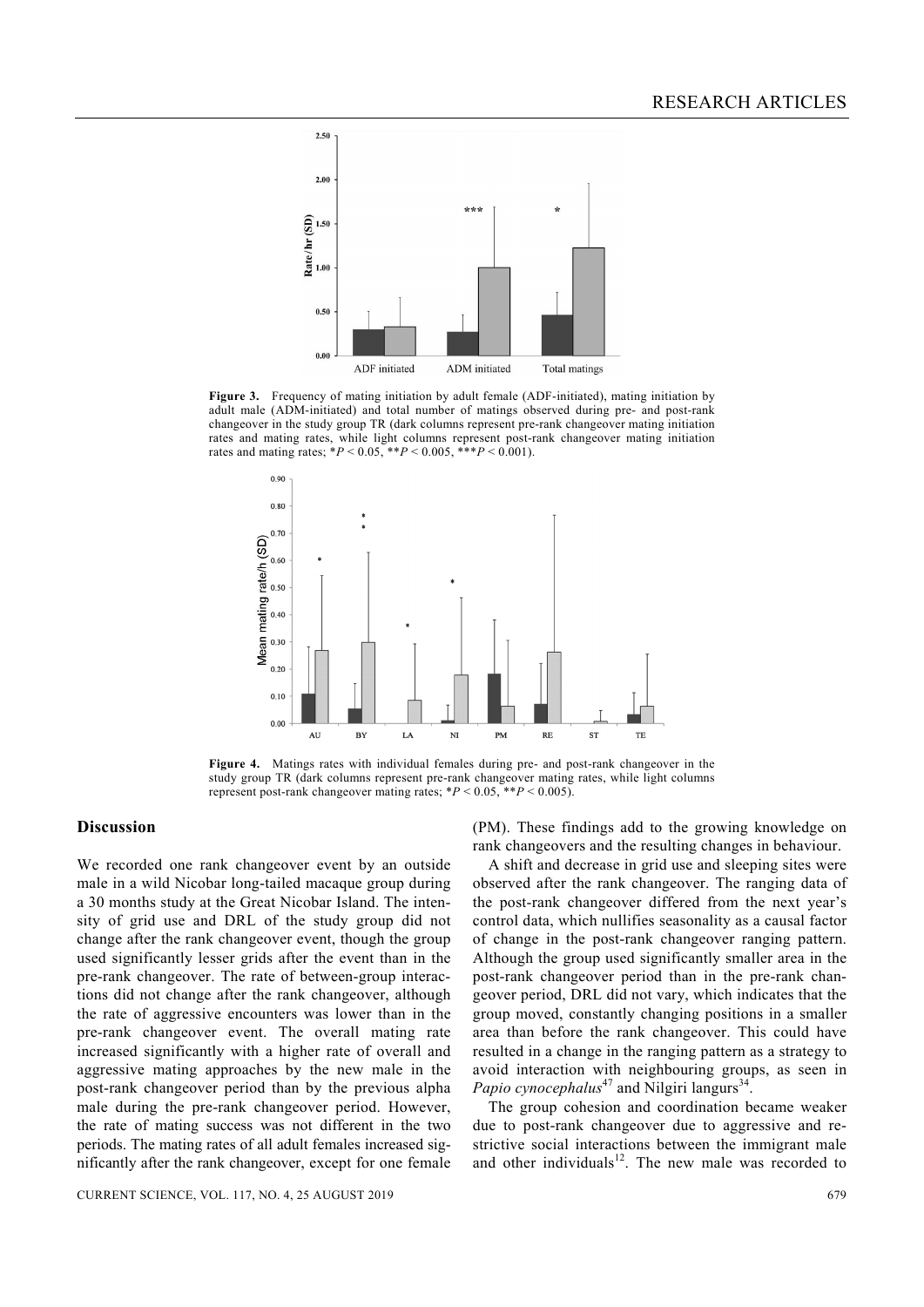stay in the periphery of the group in the case of *Macaca fuscata*48 and *Alouatta pigra*49, which may be a strategy to avoid coalitionary aggression of the group or of the resident males. The defeated male became peripheral and stayed away from the new male by forming a subgroup with natal males, and sometimes with lactating and pregnant females (e.g. *M. fascicularis fascicularis*<sup>7</sup> and *M. fuscata*<sup>50</sup>). Therefore, during the post-rank changeover, weak social coordination may increase the risk of intergroup encounters. During the present study, opting to use a smaller home range size and shift in the location of sleeping sites in post-rank changeover by the group may be a strategy adopted to avoid interaction with other groups in this disturbed social state. The decreased aggressive interactions in the post-rank changeover period supported encounter avoidance, though this inference should be viewed with a little caution due to small sample size in the present study.

 The changes of group membership by adult males after rank changeover directly affected the toppled male. Frequent competition between the new prime male and the deposed male took place, and such competition eventually was biased towards the new prime male for his physical or fighting ability. After being defeated, the toppled male may stay in the group as a submissive individual or emigrate immediately<sup>27</sup>. Emigration of males due to the rank changeover is common in *Cebus capucinus*, and rank changeover is considered as the most important factor that induces dispersal of native males in the species<sup>51</sup>. The ousted male remains as a submissive or a peripheral individual with the same group in some of the macaque species, e.g. M. fascicularis fascicularis<sup>11</sup>, *M. silenus*<sup>9</sup> and *M. radiata*<sup>10</sup>). The ousted male RY in the present study remained in the group as a submissive male to FY. Due to severe injuries and disabilities after the fight, the movement of RY was restricted to the ground; thus being a submissive male in the current group may have been a more beneficial strategy on its part than to emigrate.

 An increased mating rate and aggressive mating approaches by a new male can be attributed to the imposition of an acquired dominance over the group. Previous studies reported that male-initiated copulations increased significantly after a rank, changeover<sup>50,52</sup>. Meanwhile, females show situation-dependent receptiveness, and they mated at a high rate with the immigrated male $18,19,30$ . The increased mating rate has been considered as a female counter-strategy to minimize aggression and aggressive mating approaches from the new male in the post-rank changeover period<sup>15,53</sup>. A similar pattern of high mating frequency was observed in all adult females, except PM in the study group. Female long-tailed macaques show conspicuous sexual swelling between January and May followed by copulation peak between January and June<sup>46</sup>. It may be noted that the rank changeover event in the present study occurred in October, which is in the middle of the birth season when mating frequency is expected to be the lowest. At that time, three females were in lactating phase. The high mating frequency, therefore, was a consequence of mating initiation by the new male. If the unweaned offspring get accidentally or strategically killed, the new male may increase mating initiation as a strategy to mate with the female whose infant got killed and jeopardize the reproductive output of the current male.

 After an agonistic interaction with the new alpha male FY, the female PM was severely injured and her infant PT went missing. Although the reason for the infant disappearance could not be ascertained, it most likely resulted from infanticide. As studies indicate, infanticide by a new male is another widespread behaviour occurring during rank changeover, which is found in both wild and captive long-tailed macaque populations<sup>5,54</sup>. Infanticide by a new male is a widespread strategy in primate societies to access lactating females by disrupting their lactational amenorrhea (e.g. *Semnopithecus entellus*<sup>16,55</sup> and *Theropithecus gelada*<sup>56</sup>). Many studies have shown that after infanticide, mothers become receptive and have shorter inter-birth interval than average<sup>56</sup>. However, the female long-tailed macaques adopt strategies like prolonged receptiveness, post-conception copulation and promiscuous mating, which decrease the chance of infanticide by increasing paternity confusion<sup>32</sup>. Furthermore, in the case of non-seasonal breeders, where the immigrated male is unrelated to the infants and where the females get receptive after the infant loss, infanticide may increase the reproductive benefit to the immigrated male<sup>5</sup>.

 At the time of rank changeover in the study group, only two of the eight females were cycling. Just after the rank changeover, only one lactating female AU was involved in soliciting FY after leaving her infant AI. This sudden decrease in maternal care after the resumption of sexual activity of a mother is common in many macaque societies (e.g. *M. mulatta*57 and *M. fuscata*58). Except AU, all other females adopted a group defence strategy by forming a coalition with the other females and males to avoid aggressive mating approach from the immigrated male. In some of the primate species, females were observed to form a defensive alliance with the toppled male or with other group males which may have helped them avoid aggressive mating approaches by the new male<sup>59</sup>. Within two weeks after the rank changeover, except PM, all females were soliciting FY, developed anogenital swelling of different intensity and started mating with the new alpha male, which consequently increased the post-rank changeover mating rate. The failure of PM to ensure the survival of her infant by resisting FY, may indicate that resisting was neither a low-cost nor an effective strategy. The sexual swelling is a graded indicator of female receptivity $^{60}$ ; however, no female conceived in the first postrank changeover cycle, which may indicate that the swelling was deceptive. The two lactating females, viz. AU and BY adopted this deceptive swelling strategy and were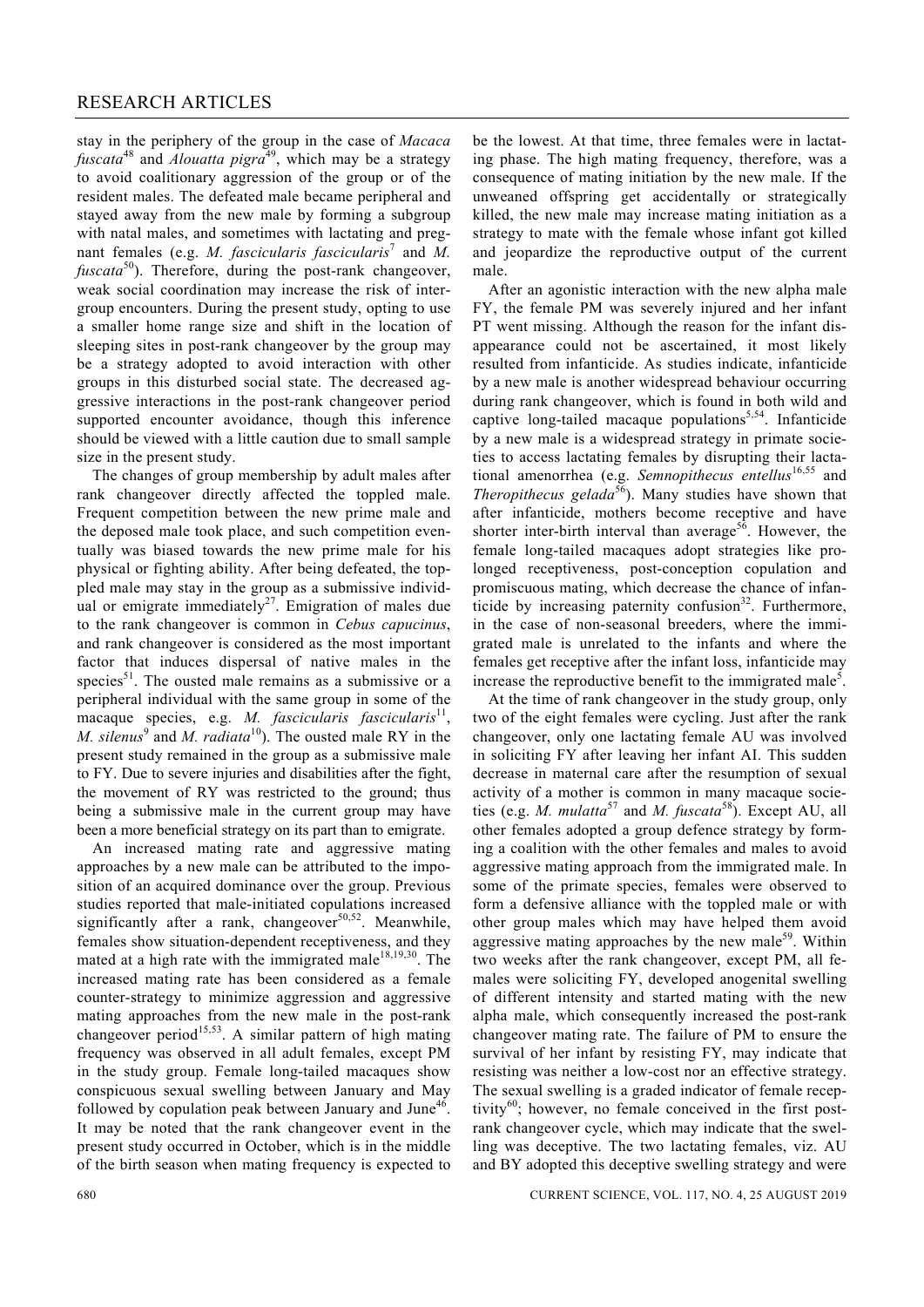able to secure the survival of their infants without breaking the post-partum amenorrhea or getting pregnant. Therefore, it could be suggested that like *M. fascicularis fascicularis*<sup>61</sup>, the female Nicobar long-tailed macaques also successfully use situation-dependent swelling as a counterstrategy against agonistic approach by the immigrated male. After exhibiting pseudo-cycling, the females also mated with two other males in the group. These swellings are deceptive and not associated with ovarian cycles, since the mating did not result in fertilization. Primate females widely use this promiscuous polyandrous mating as a reproductive strategy to protect themselves and their offspring through paternity confusion (*M. fascicularis*5 and *Alouatta seniculus*62). Thus, the females in the study group were observed to adopt different strategies with respect to their reproductive status to minimize the cost incurred due to the rank changeover. Emigration and immigration of several individuals following the rank changeover event in the present study indicated social instability, which has also been reported in other macaques (e.g. *M. radiata*<sup>10</sup>).

 The present study reveals how a single event of rank changeover by challenge has repercussions which cascade from the individual level to the cumulative group level changes in behaviour. In other words, the sexual strategy of a new alpha male is countered by different strategies employed by the individuals of different age–sex and reproductive stages, which ultimately manifest as altered reproductive behaviours and home range use patterns. In this way, co-evolving sexual strategies and counter strategies contribute towards emergent complexities in primate societies.

- 1. Clutton-Brock, T. H. and Huachard, E., Social competition and selection in males and females. *Philos. Trans. R. Soc. London, Ser*. *B*, 2013, **368**, 20130074.
- 2. Albert, S. C., Magnitude and source of variation in male reproductive performance. In *The Evolution of Primate Societies*  (eds Mitani, J. C. *et al.*), University of Chicago Press, Chicago, USA, 2012, pp. 412–431.
- 3. Kappeler, P. M. and van Schaik, C. P., Evolution of primate social systems. *Int. J. Primatol.*, 2002, **23**, 707–740.
- 4. van Noordwijk, M. A. and van Schaik, C. P., Sexual selection and the careers of primate males: paternity concentration, dominance– acquisition tactics and transfer decision. In *Sexual Selection in Primates: New and Comparative Perspectives* (eds Kappeler, P. M. and van Schaik, C. P.), Cambridge University Press, Cambridge, UK, 2004, pp. 208–229.
- 5. deRuiter, J. R., van Hooff, J. A. R. A. M. and Scheffrahn, W., Social and genetic aspects of paternity in wild long-tailed macaques (*Macaca fascicularis*). *Behavior*, 1994, **129**, 203–224.
- 6. van Schaik, C. P. and Janson, C. H., *Infanticide by Males and its Implications*, Cambridge University Press, Cambridge, UK, 2000, p. 565.
- 7. van Noordwijk, M. A. and van Schaik, C. P., Male migration and rank acquisition in wild long-tailed macaque. *Anim. Behav.*, 1985, **33**, 849–886.
- 8. Marty, P. R., Hodges, K., Agil, M. and Engelhardt, A., Alpha male replacements and delayed dispersal in crested macaques (*Macaca nigra*). *Am. J. Primatol.*, 2017, **79**, e22448.

CURRENT SCIENCE, VOL. 117, NO. 4, 25 AUGUST 2019 681

- 9. Kumar, M. A., Singh, M., Kumara, H. N., Sharma, A. K. and Bertsch, C., Male migration in lion-tailed macaques. *Primate Rep.*, 2001, **59**, 5–18.
- 10. Singh, M., Kumara, H. N., Kumar, M. A., Singh, M. and Cooper, M., Male influx, infanticide, and female transfer in *Macaca radiata radiata*. *Int. J. Primatol.*, 2006, **27**, 515–528.
- 11. van Noordwijk, M. A. and van Schaik, C. P., Male careers in Sumatran long-tailed macaques (*Macaca fascicularis*). *Behaviour*, 1988, **10**, 24–43.
- 12. Hayakawa, S. and Soltis, J., Troop takeover and reproductive success of wild male Japanese macaques on Yakushima island (*Macaca fuscata yakui*). *Int. J. Zool.*, 2011, **308469**, 1–8.
- 13. Saj, T. L. and Sicotte, P., Male takeover in *Colobus vellerosus* at Boabeng–Fiema Monkey Sanctuary, Central Ghana. *Primates*, 2005, **46**, 211–214.
- 14. Clarke, P. M. R., Henzi, S. P. and Barrett, L., Sexual conflict in chacma baboons, *Papio hamadryas ursinus*: absent males select for proactive females. *Anim. Behav.*, 2009, **77**, 1217–1225.
- 15. Smuts, B. B. and Smuts, R. W., Male aggression and sexual coercion of females in nonhuman primates and other mammals: evidence and theoretical implications. *Adv. Stud. Behav.*, 1993, **22**, 1–63.
- 16. Hrdy, S. B., Male–male competition and infanticide among the langurs (*Presbytis entellus*) of Abu, Rajasthan. *Folia Primatol.*, 1974, **22**, 19–58.
- 17. Hrdy, S. B., Infanticide as a primate reproductive strategy. *Am. Sci.*, 1977, **65**, 40–49.
- 18. Hrdy, S. B., Infanticide among animals: a review, classification, and examination of the implications for the reproductive strategies of females. *Ethol. Sociobiol.*, 1979, **1**, 13–40.
- 19. Zinner, D. and Deschner, T., Sexual swellings in female hamadryas baboons after male takeovers: 'deceptive' swellings as a possible female counter-strategy against infanticide. *Am. J. Primatol*., 2000, **52**, 157–168.
- 20. Hadidian, J. and Bernstein, I. S., Female reproductive cycles and birth data from an Old World monkey colony. *Primates*, 1979, **20**, 429–442.
- 21. Colmenares, F. and Gomendio, M., Changes in female reproductive condition following male take-overs in a colony of hamadryas and hybrid baboons. *Folia Primatol.*, 1988, **50**, 157–174.
- 22. Takahata, Y., Ihobe, H. and Idani, G., Comparing copulations of chimpanzees and bonobos: do females exhibit proceptivity or receptivity? In *Great Apes Societies* (eds McGrew, W. C., Marchant, L. F. and Nishida, T.), Cambridge University Press, Cambridge, UK, 1996, pp. 146–155.
- 23. Swedell, L., Two takeovers in wild hamadryas baboons. *Folia Primatol.*, 2000, **71**, 169–172.
- 24. Teichroeb, J. A. and Sicotte, P., Infanticide in ursine colobus monkeys (*Colobus vellerosus*): new cases and a test of the existing hypotheses. *Behaviour*, 2008, **145**, 727–755.
- 25. Zhao, Q., Borries, C. and Pan, W., Male takeover, infanticide, and female counter tactics in white-headed leaf monkeys (*Trachypithecus leucocephalus*). *Behav. Ecol. Sociobiol*., 2011, **65**, 1535– 1547.
- 26. Sterck, E. H. M. and Korstjens, A. H., Female dispersal and infanticide avoidance in primates. In *Infanticide by Males and its Implications* (eds van Schaik, C. P. and Janson, C. H.), Cambridge University Press, Cambridge, UK, 2000, pp. 293–321.
- 27. van Noordwijk, M. A. and van Schaik, C. P., Career moves: transfer and rank challenge decisions by male long-tailed macaques. *Behaviour*, 2001, **138**, 359–395.
- 28. Sprague, D. S., Suzuki, S., Takahashi, H. and Sato, S., Male life history in natural populations of Japanese macaques: migration, dominance rank, and troop participation of males in two habitats. *Primates*, 1998, **39**, 351–363.
- 29. Velankar, A. D., Kumara, H. N., Pal, A., Mishra, P. S. and Singh, M., Population recovery of Nicobar long-tailed macaque *Macaca*